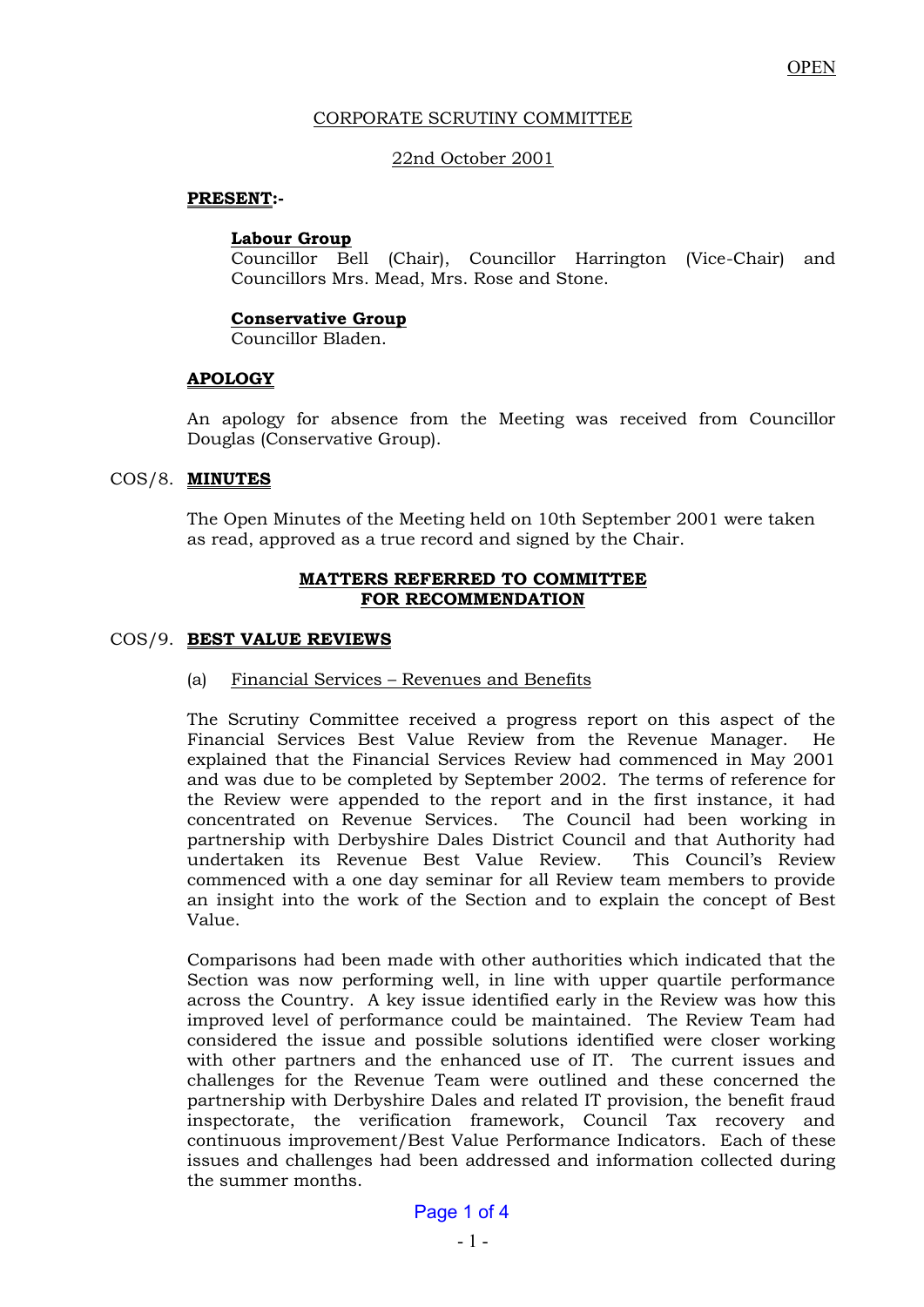The problems with the existing computer system were reported. It was unable to provide management information or to embrace technology advances. Ideas to introduce a proactive approach to Council Tax recovery were limited by the system's time consuming procedures. Consideration had been given to a variety of options to take the Review forward and these options were appended to the report. The Review Team considered that the Implementation Plan should include proposals for replacing the IT system and the financial implications of this option were being investigated. A joint bid for funding with four other authorities within Derbyshire had been approved in principle and, if successful, this would provide funds towards introduction of the new software and associated improvements.

 Members sought further information about the costings and the training needs for the new information technology system. The problems of training staff on the current system were reiterated. Details were provided of the other areas to be considered under this Best Value Review, being Accountancy and Audit. Members asked about the timetable for implementation given the joint working with Derbyshire Dales District Council.

#### (b) Cash Office Services (Action Plan)

It was reported that the Best Value Review of the Cash Office service was completed in January 2001. A copy of the final report had been circulated which included the Improvement and Implementation Plan. The Scrutiny Committee received details of the progress made with the Implementation Plan which were appended to the report. Members were reminded of the revised opening hours for the Cash Office and the introduction of an appointment system for revenue and benefit enquiries.

In considering the Improvement and Implementation Plan, reference was made to those ancillary services proposed to be provided from the Cash Office and the display of performance information.

## COS/10. **RECHARGING CENTRAL ESTABLISHMENT CHARGES**

 Following a request from Members, a report was submitted on why and how Central Establishment Charges (CEC) were recharged across services. CEC's were broadly shared services, usually delivered centrally to support frontline services. Details of those functions generally classed as CEC's was appended to the report. The requirement for authorities to recharge such costs arose mainly from CCT legislation and more recently from Best Value. The total cost of CEC's was approximately 7.5 million pounds per annum which equated to thirty percent of total Council expenditure. Excluding departmental staffing costs, Central Services accounted for approximately fifteen percent of total expenditure. Further appendices to the report identified specific central expenses and departmental costs. Central departmental costs were recharged across many services areas because by their nature, they supported more than one service area. Service department staff were predominantly recharged across their discreet service areas.

 Holding accounts were maintained separately and used as a method of recharging specific activities. These costs were ultimately recharged and reported in summary form as miscellaneous financial/accountancy recharges Page 2 of 4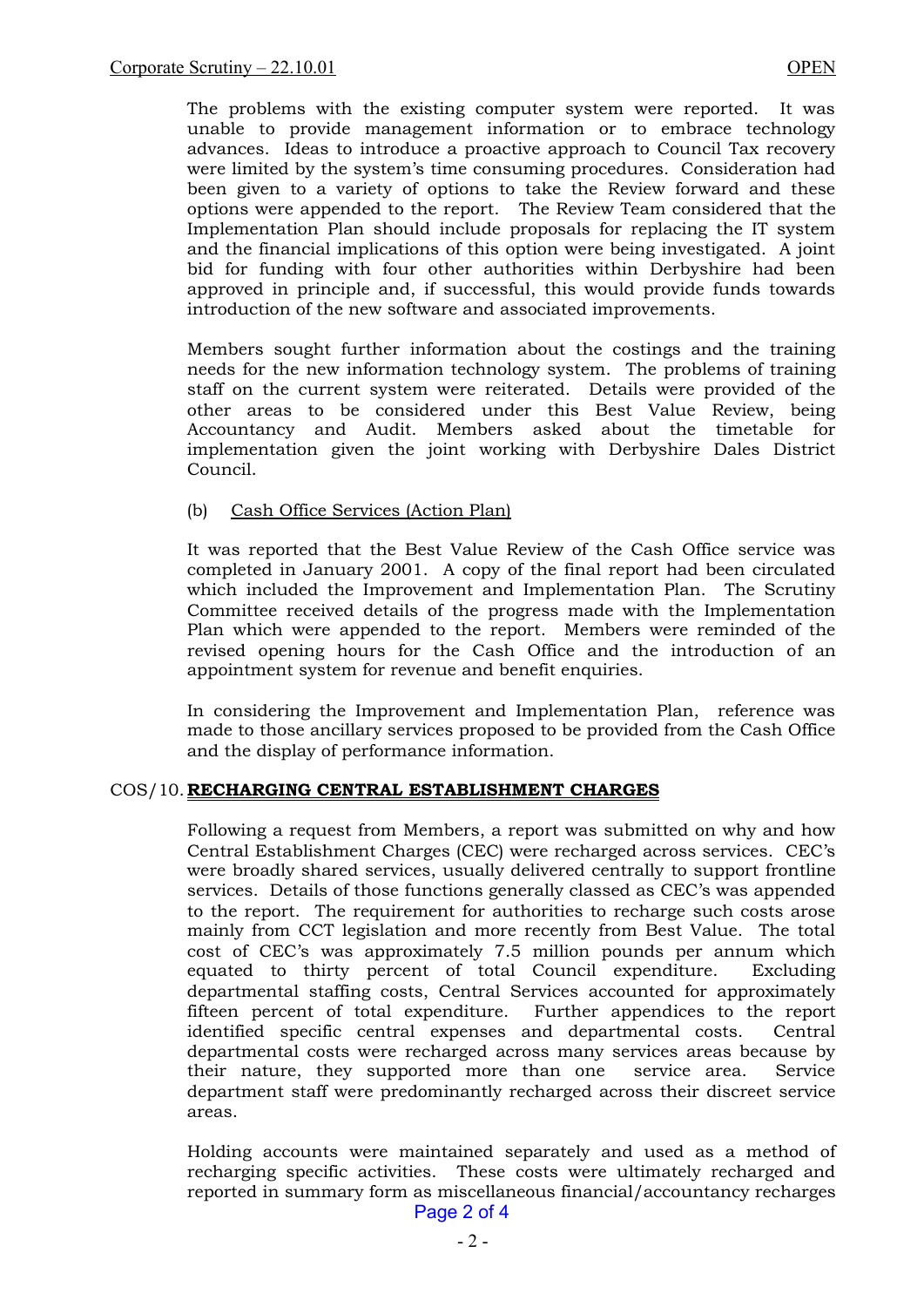and departmental administration. A breakdown of this area was again appended to the report.

The recharging of CEC's had always been a contentious issue in local authorities. It could be a complicated exercise requiring considerable staff time and the present system was detailed and robust. A review was proposed with a target of identifying and implementing any improvements during 2002/03. It would be necessary to continue with the basic principle of allocating all costs in accordance with the current code of practice. A recent change to this code would mean that certain expenditure, including some pension contributions, could now be charged be corporate management costs which would have the affect of reducing CEC's and consequently the recharges across individual services.

## COS/11. **BEST VALUE REVIEW – FINANCIAL MANAGEMENT AND CONTROL: PROGRESS**

 It was reported that, at its Meeting on 19th July 2001 the Finance and Management Committee approved this Best Value Review and its accompanying Action Plan. A copy of the Action Plan was appended to the report which identified the progress made against the identified key actions within the Review. In particular, the Review had focused on the need to introduce a new service and financial planning regime for the Council, a copy of which was appended to the report. Resources had been devoted to implementing this new regime, evidenced by the production of the Council's first Corporate Plan. Divisional Managers had been trained on the production of Service Plans which would be presented to the November Cycle of Committees. A further key task was to ensure that the Council's accounts were closed within the statutory timescales. This had been achieved well in advance of previous years and reflected the level of commitment of all those involved. The Action Plan had been affected slightly by the change in post of the Financial Services Manager. The new postholder, Mr. Stackhouse, would be reviewing the timetable to assess whether the key dates were still achievable.

 The Chief Finance Officer explained amendments to the budget process to include consideration by Scrutiny Committees and the use of Area Meetings. Members discussed appropriate performance indicators, permitted variance levels on budgets and the monitoring arrangements in place. The report was noted.

## COS/12. **CORPORATE PLAN**

The Scrutiny Committee considered the first draft of the Council's Corporate Plan for 2001. The document was the Council's business plan and provided a link between the Community Strategy and individual service plans. The Policy and Best Value Manager explained that the document included a proposed new vision for the Council. This sought to "always provide high quality, value for money services which respond to changing needs and improve the wellbeing of the community". The vision was supported by a number of guiding principles, key aims and priorities. Two new key aims had been introduced relating to housing and the development of the National Forest.